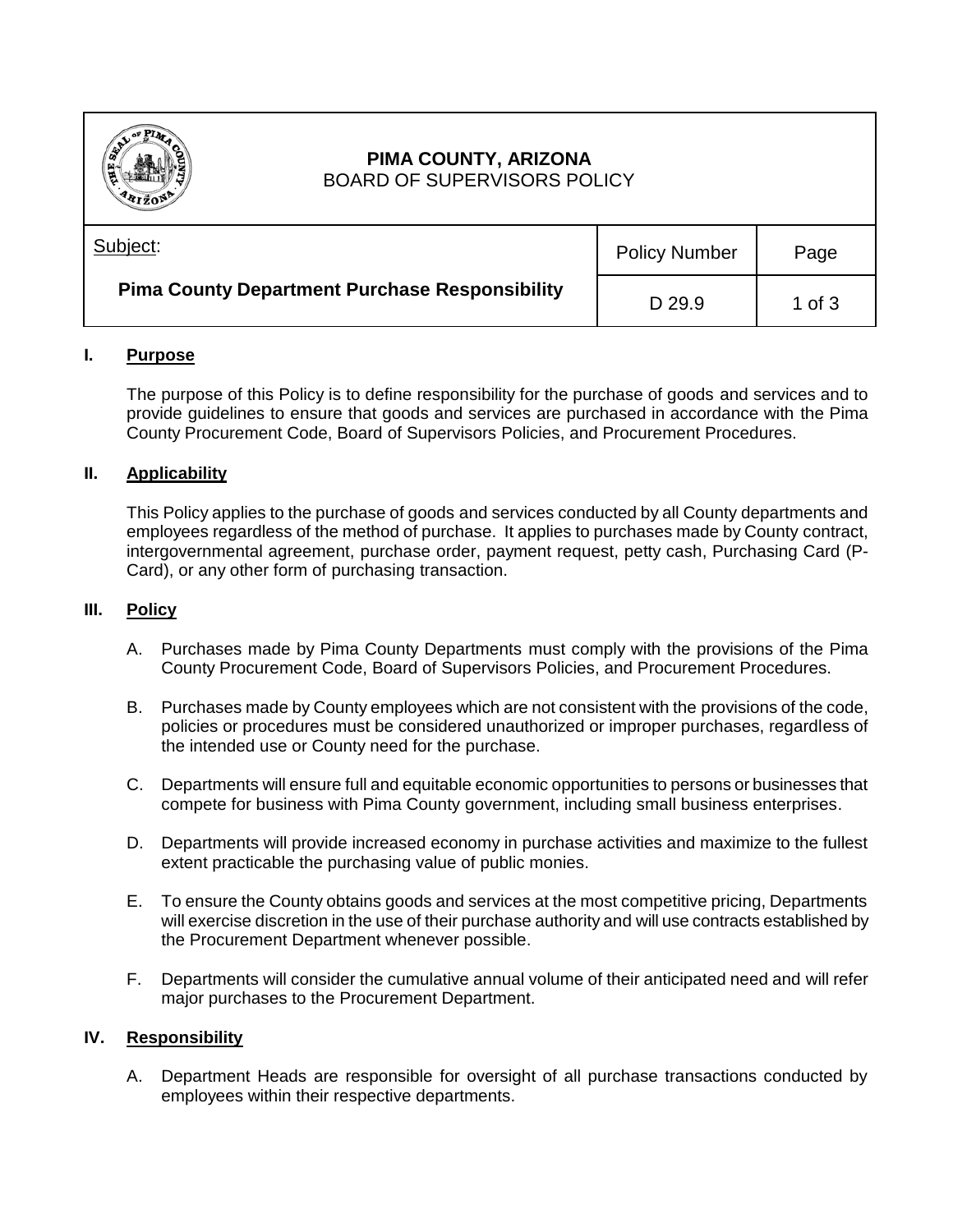| Subject:<br><b>Pima County Department Purchase Responsibility</b> | <b>Policy Number</b> | Page   |
|-------------------------------------------------------------------|----------------------|--------|
|                                                                   | D <sub>29.9</sub>    | 2 of 3 |

- B. Department Heads will be subject to disciplinary action, up to and including termination, for unauthorized or improper purchases they authorize.
- C. Department Heads will be subject to disciplinary action, up to and including termination, for unauthorized or improper purchases made by an employee of their department when that employee is acting under their direction or with authority delegated by the Department Head.
- D. Department Heads will be subject to disciplinary action, up to and including termination, for failure to establish or enforce internal procedures necessary to prohibit and detect unauthorized or improper purchases.
- E. Managers and supervisors will be subject to disciplinary action, up to and including termination, for unauthorized or improper purchases made by them or an employee while acting under their supervision or direction.
- F. Employees will be subject to disciplinary action, up to and including termination, for unauthorized or improper purchases made by them or another employee while acting under their supervision or direction.
- G. Purchasing Cardholders will be disciplined consistent with this policy and the terms and conditions of the Pima County Purchasing Card Cardholder Agreement signed by each Cardholder.
- H. Purchases made to fulfill a County need, made in a manner contrary to the provisions of the Pima County Procurement Code, Board of Supervisors Policies, and Procurement Procedures, must be considered unauthorized or improper purchases.
- I. Emergency purchases necessary to protect the public health, welfare or safety shall will not be considered unauthorized or improper purchases when conducted in the manner prescribed by the Pima County Procurement Code and Board of Supervisors Policies.

## **V. Procedure**

- A. Department Heads must establish internal procedures to regulate and monitor purchase activity. These procedures must ensure that necessary checks and balances are in place to reduce the potential for unauthorized or improper purchases.
- B. Department Heads must ensure that internal procedures are followed and that appropriate corrective action is taken to remedy deficiencies.
- C. Department Heads must monitor purchase activities to ensure the prudent use of public funds and safeguard the interests of the County.